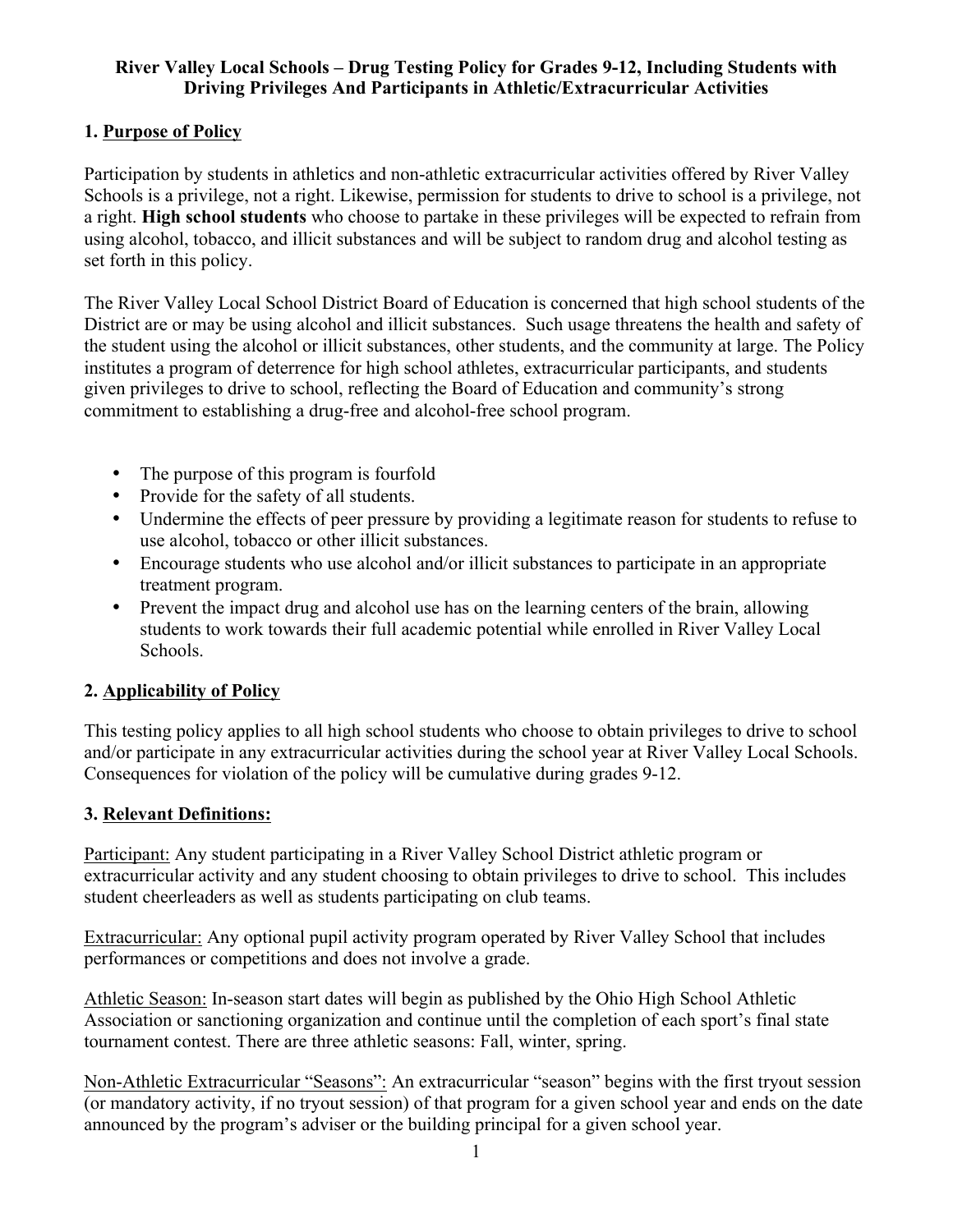Illicit Substance: Any controlled substance or other drug as referenced and included within the scope of Title 21, United States Code Sections 802 and 812, the possession, use, distribution or purchase of which is prohibited by federal and/or state law. This definition also includes all prescribed and over-thecounter drugs being used in any way other than for medical purposes in accordance with the directions for use provided for in the prescription or by the manufacturer. Anabolic steroids, "medical" marijuana, and CBD products that are prohibited under state and/or federal law are included in the prohibition regarding illicit substances.

Alcohol: Any intoxicating liquor, beer, wine, mixed beverage, or malt liquor beverage as defined in the Ohio Revised Code Section 4301.01. The term "alcoholic beverage" includes any liquid or substance, such as "near beer" which contains alcohol in any proportion or percentage. The term "alcoholic beverage" does not include a substance used for medical purposes in accordance with directions for use provided in a prescription or by the manufacturer and in accordance with school district policy and rules related to the use of prescription and non-prescription drugs, provided the substance is:

- a. Authorized by a medical prescription from a licensed physician and kept in the original container, which shall state the student's name and directions for use; or.
- b. An over-the-counter medicine.

Tobacco: Any product made or derived from tobacco or containing any form of nicotine, if it is intended for human consumption or is likely to be consumed, whether smoked, heated, chewed, absorbed, dissolved, inhaled or ingested by any other means including but not limited to: any lighted or unlighted cigarette, cigar, pipe, bidi, clove cigarette, alternative nicotine products, electronic smoking devices, vapor products, any other smoking product, and spit tobacco, also known as smokeless, dip, chew and snuff, vape pods or devices, in any form, including look-alike products.

Vendor: The medical office or company selected by the Board of Education to carry out this Drug Testing Program, including its agents, employees, and any other individuals or entities who assist the Vendor in processing samples and performing urinalysis.

Designated Official: The individual designated by the District to oversee the Drug Testing Program.

## **4. Substances for Which Participants May Be Tested**

LSD, alcohol, tobacco & vaping-related substances, Marijuana, Cannabinoids, Amphetamines, Methadone, Anabolic Steroids, Methaqualone, Barbiturates, Benzodiazepines, Opiates, Cocaine, Propoxyphene (Darvon), or any substance included in U.S.C. 802 (6), which an individual may not sell offer to sell, possess, give, exchange, use distribute, or purchase under State or Federal Law. This definition also includes all prescribed and over-the-counter drugs being used in any way other than for medical purpose in accordance with the directions for use provided for in the prescription or by the manufacturer.

## **5. Procedures For Participants**

## **a. Informed Consent for Testing**

At the beginning of each year/season or when a student moves into the District, Participants and parents/guardians/custodians will complete and sign the appropriate **River Valley Local Schools Informed Consent Agreement for Student Athletes/Extracurricular Participants and Students With Driving Privileges**.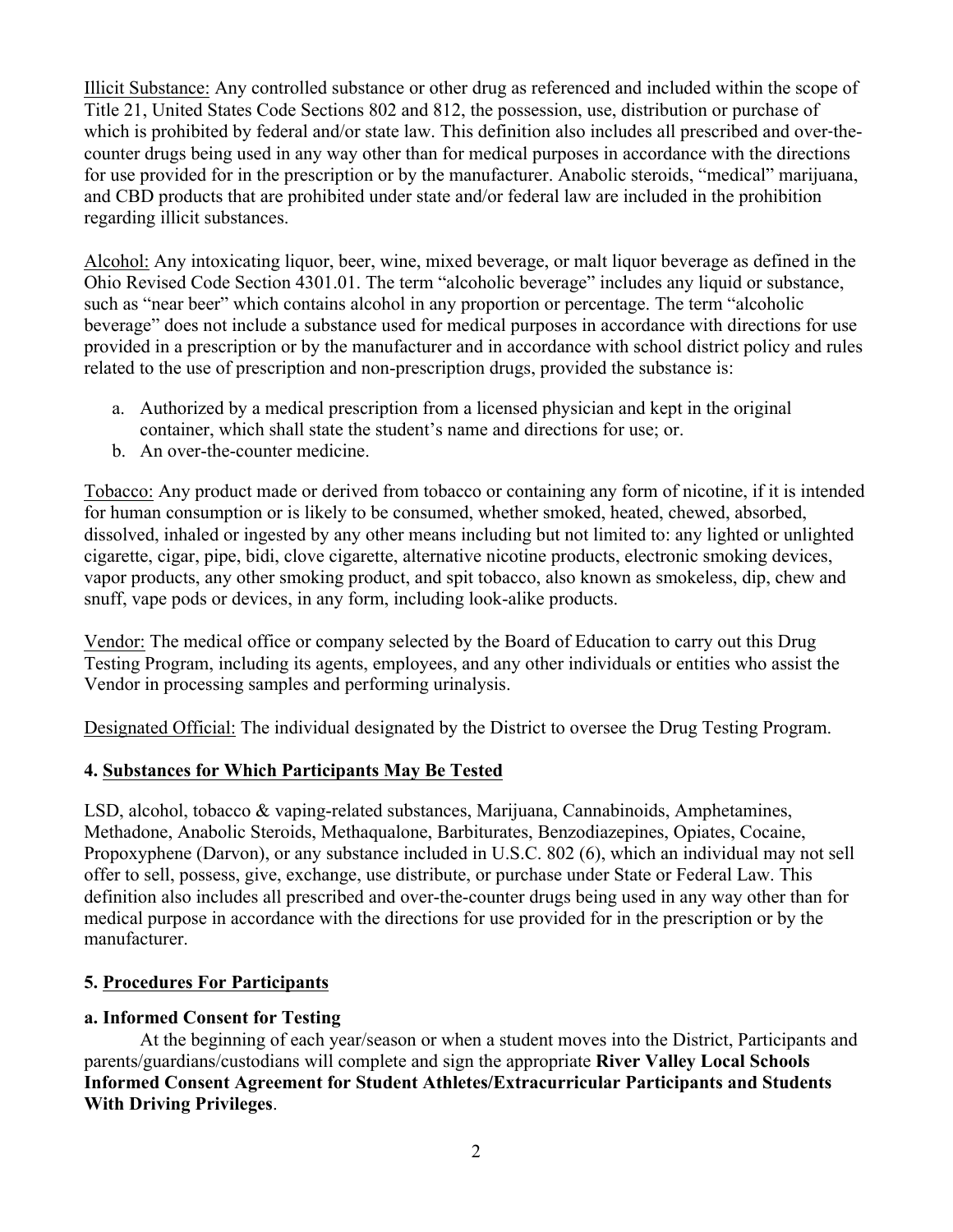No student may participate in any athletic/extracurricular activity and/or receive driving privileges until these forms are properly executed and on file with the School. The Head Coaches, Advisors and Administrators are responsible for distributing the Informed Consent Agreement to participants and parents/guardians/custodians and checking to see that that all participating students and their parents/guardian/custodian properly sign the Informed Consent Agreement prior to the time the participant joins the extracurricular activity, club, organization or begins to drive to/park at school.

#### **b. Urine Drug Testing Frequency**

- i. At the beginning of each year/season or when a student moves into the District, all students wishing to participate in athletic/extracurricular activities or drive to school will be subject to urine testing for alcohol and illicit substances at the expense of the participant, which will be completed on a specified date and time coordinated between the District and the Vendor. The collection process will take place on school property or at a Board of Education approved testing facility.
- ii. Random testing of students who participate in athletic/extracurricular activities shall be conducted during the defined season for the activity. Random testing of students with driving privileges shall be conducted throughout the school year, as long as the participant continues to wish to exercise the privilege. The District will collaborate with a board-approved vendor to use a system that ensures participants are selected in a random fashion from a pool of those who are subject to random testing. Each team, club or organization may have up to 20% of its participants tested per random selection. Students join the testing pool for an athletic season by participating in the first tryout session/practice on or after the OHSAA start date. Students join the testing pool for a non-athletic extracurricular activity's "season" by participating in the first tryout session/mandatory activity of that program for a given school year. Participants may be tested more than once per season and/or year. Random testing will be unannounced, and the date(s) will be selected by the district and/or vendor and shall not follow any recognizable pattern. A participant refusal to submit to urine drug testing will be considered a positive test result.
- iii. Participants who leave an athletic team for any reason during a season remain in the random drug testing pool until the end of that sport's varsity season (final OHSAA tournament contest).

#### **c. Collection Process**

Participants who are selected for random testing must have a picture ID or be identified by the Athletic Director or Principal. No exceptions will be allowed.

The Athletic Director will be responsible for ensuring that all of the testing forms are completed and signed by both parent/guardian/custodian and student prior to testing. No student is to enter the collection site until forms, money and proper ID (or identification by AD or Principal) are presented.

Any Participant selected randomly for urine drug testing who is not in school on the day of testing will be tested at the next available testing time, or during a makeup time which is also unannounced. Participants who cannot produce a specimen will be kept in a secured area to wait until they can test. If they leave this area they will not be allowed to test. They are not to have contact with anyone until after the sample is given. Participants who still are not able to provide an adequate urine specimen at the testing time will be unable to participate or drive to school until the proper specimen is provided.

Arrangements may be made for special collections at a Vendor Collection site with prior approval of the Building Principal or Designated Official. There may be an additional fee associated with the use of an off-site collection point.

The testing program, including the taking of specimens, will be conducted so as to safeguard the personal and privacy rights of the Participant. The test specimen shall be obtained in a manner designed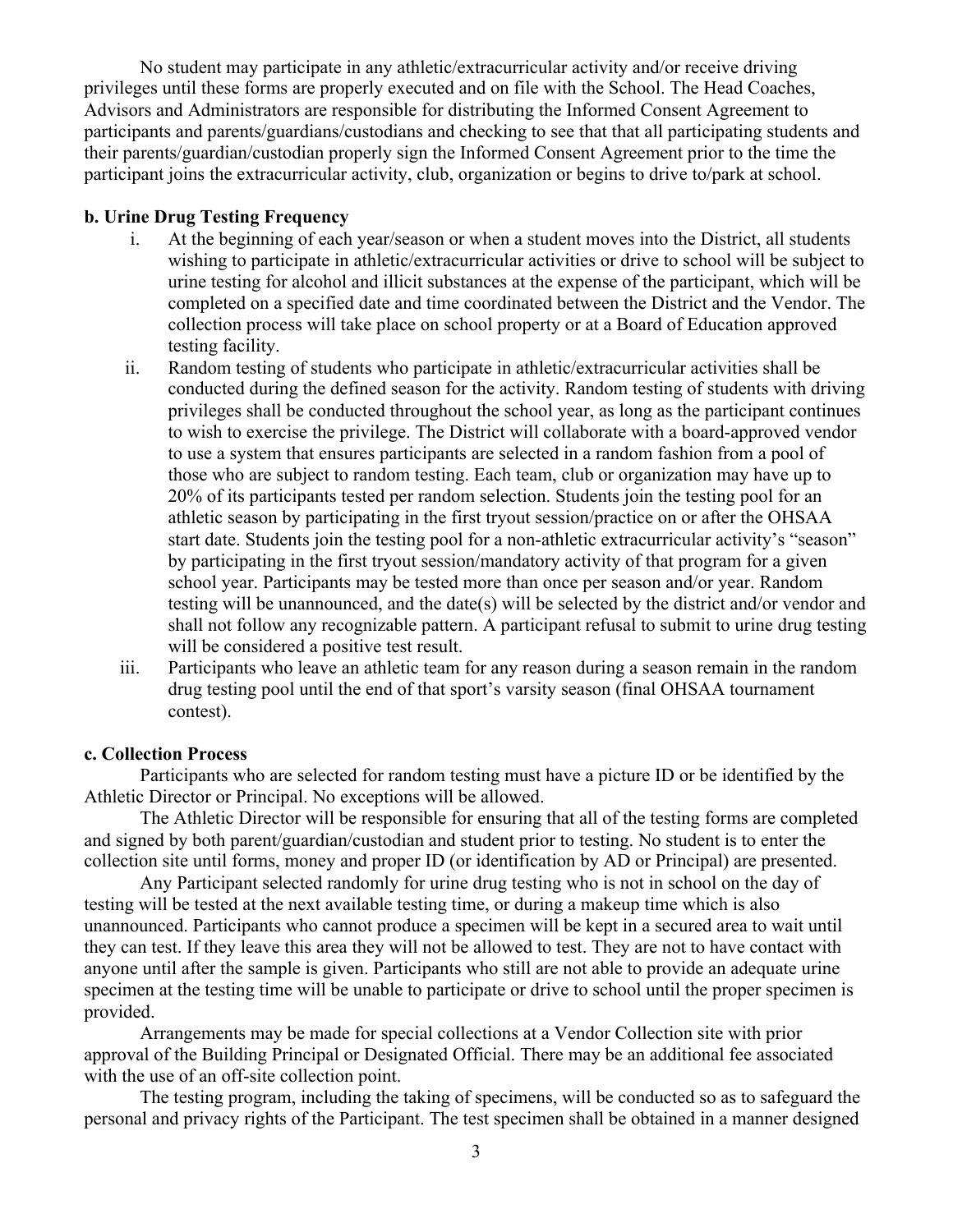to minimize the intrusiveness of the procedure. In particular, the specimen must be collected in a restroom or other facility behind a closed stall or other divider. The lab technician will stand near the restroom or stall and monitor the tests. Participants are required to follow the directives of the Vendor or the test may be invalidated and/or treated as Adulterated. Specimens are collected as split specimens. No purses, backpacks, bags, cups, drinks, or containers may be taken into the collection area with the Participant. All coats, vests, jackets, sweaters, hats, scarves, baggy clothing, etc. must be removed before the students enter the collection area. Only shoes, pants and t-shirts or dresses may be worn in the collection area. Any infringement of the rules will result in the student taking the test over. In the event of a positive result, the specimen will be sent to a laboratory for confirmation of results and a certified Medical Review Officer will determine the results.

If the Participant tests positive for one or more illicit substances that are not otherwise illegal, such as prescription medication, the parent/guardian/custodian may be contacted for appropriate documentation to demonstrate that the illicit substance was prescribed for the student or was used according to the over-the-counter drug manufacturer's instructions. If requested, such documentation shall be provided within five (5) working days. Failure to provide requested documentation within the timeline will be considered a positive result.

The following actions of the Participant will be treated as a positive test result:

- Failure to report to the collection site after notification, unless excused by the Building Principal or Designated Official
- Refusal to submit a urine sample when required under the Policy
- Refusal to follow the directives of employees at the testing site with regard to the testing procedures
- Tampering with the sample for testing or attempting to subvert the collection/identification process
- Adulterated samples
- Confirmed positive test results for alcohol or illicit substance
- Aiding and/or abetting another Participant in violating this Policy
- Refusal to submit to a re-test when required following an inconclusive, adulterated, or suspect result

#### **6. Procedures In The Event Of A Positive Result**

All drug test results are considered confidential information and will be handled accordingly. Positive drug test results will be reported to a Building Administrator, who will be responsible for notifying the parent/guardian/custodian, Participant, and Designated Official. When using rapid screens, all non-negative screens will be sent out with a chain of custody to a certified laboratory for confirmation. A Certified Medical Review Officer will verify the positive test.

The Vendor's Medical Review Officer may, in his or her discretion, use quantitative results to determine if positive results on repeat testing indicate recent use of alcohol or illicit substances or the natural decline of levels of the alcohol or illicit substances from the body that would suggest usage prior to the student's participation in the Drug Testing Program under this Policy. If the Medical Review Officer believes, in his or her discretion, that the quantitative levels determined to be above the established cutoffs do not reflect current use, then a negative result may be reported.

## **7. Consequences for a Positive Test**

## First Violation

• An athlete or extracurricular participant will be suspended for the equivalent of 40% of the contests and/or performances of a multi performance extracurricular activity or season.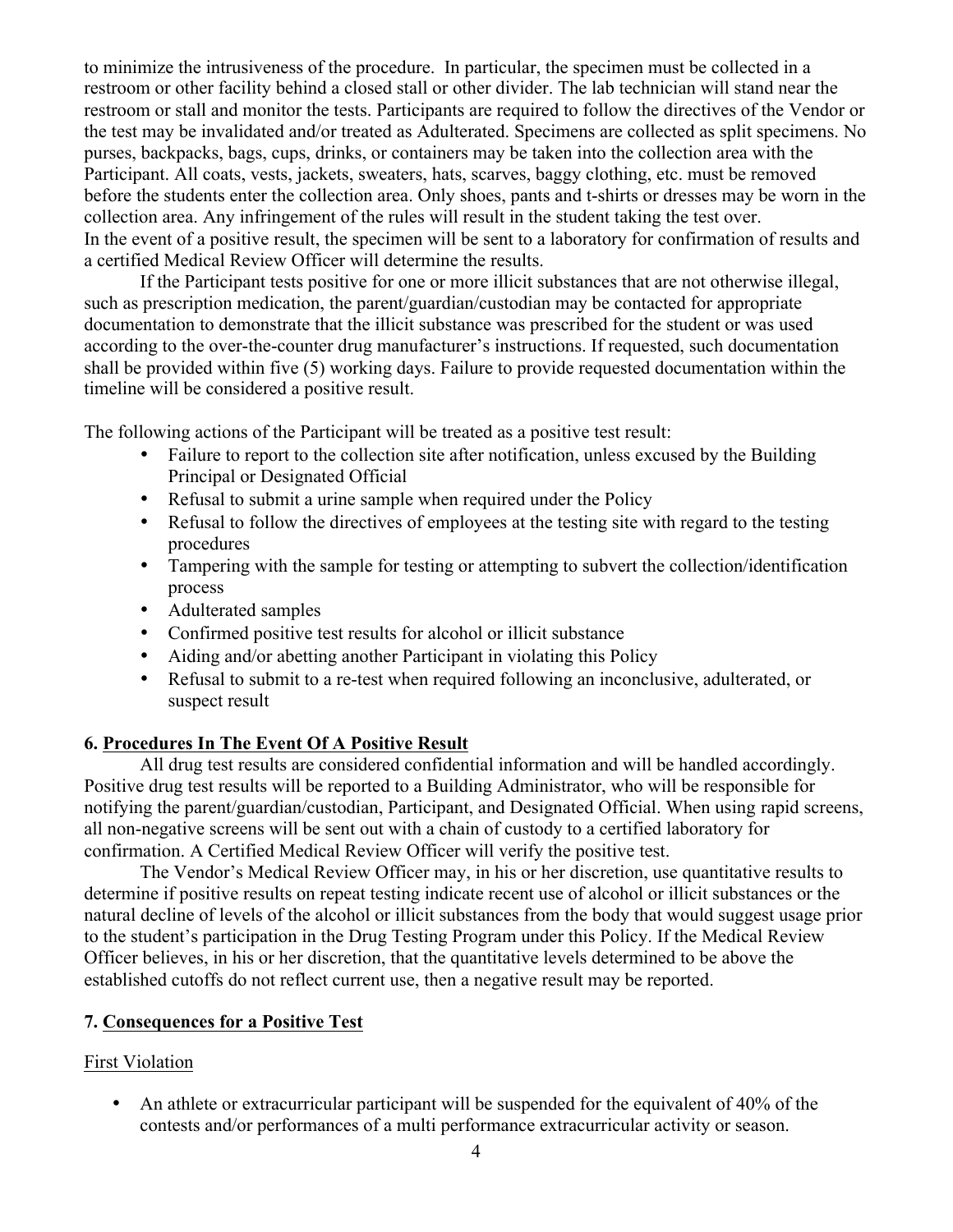- The participant will not be permitted to try out or be involved in any single performance activities for a period of 45 school days.
- A participant who had driving privileges will not be permitted to drive/park a car on school property during the normal school day for a period of 20 school days. Students without a parking permit will not be issued a permit during this time period.
- A participant in multiple activities, i.e., athletics and driving, will have privileges suspended or limited as set forth above in each activity in which he/she participates.
- The participant will be included in the next three random drug tests. **The participant, parents, guardian, or custodian will be responsible for the costs associated with these tests.**
- The student will have to make an appointment with a certified chemical dependency counselor (or at an agency certified by the Ohio Department of Health or the Ohio Department of Alcohol and Drug Addiction Services) for chemical dependency assessment and then follow the recommendations of the counselor. **The parent/guardian/custodian is responsible for all expenses and for providing the school with documentation that the student completed all recommendations of the counselor.**
- Failure to comply will result in indefinite loss of privilege to participate in/suspension from activities and/or driving privileges until compliance is achieved.

# Second Violation

- An athlete or extracurricular participant will be suspended for the equivalent of 100% of the contests and/or performances of a multi performance extra curricular activity or season.
- The participant will not be permitted to try out or be involved in any single performance activity for a period of 45 school days.
- A participant who had driving privileges will not be permitted to drive/park a car on school property during the normal school day for a period of 50 school days. Students without a parking permit will not be issued a permit during this time period.
- A participant in multiple activities, i.e., athletics and driving, will have privileges suspended or limited as set forth above in each activity in which he/she participates.
- The participant will be included in the next three random drug tests. **The participant, parents, guardian, or custodian will be responsible for the costs associated with these tests.**
- The student will have to make an appointment with a certified chemical dependency counselor (or at an agency certified by the Ohio Department of Health or the Ohio Department of Alcohol and Drug Addiction Services) for chemical dependency assessment and then follow the recommendations of the counselor. **The parent/guardian/custodian is responsible for all expenses and for providing the school with documentation that the student completed all recommendations of the counselor.**
- Failure to comply will result in indefinite suspension from activities and/or driving privileges until compliance is achieved.

## Third Violation

- An athlete or extracurricular participant will be suspended for a calendar year from participation in contests and/or performances of a multi performance extra curricular activity or season.
- The participant will not be permitted to try out or be involved in any single performance activity for a calendar year.
- A participant who had driving privileges will not be permitted to drive/park a car on school property during the normal school day for a period of 180 school days. Students without a parking permit will not be issued a permit during this time period.